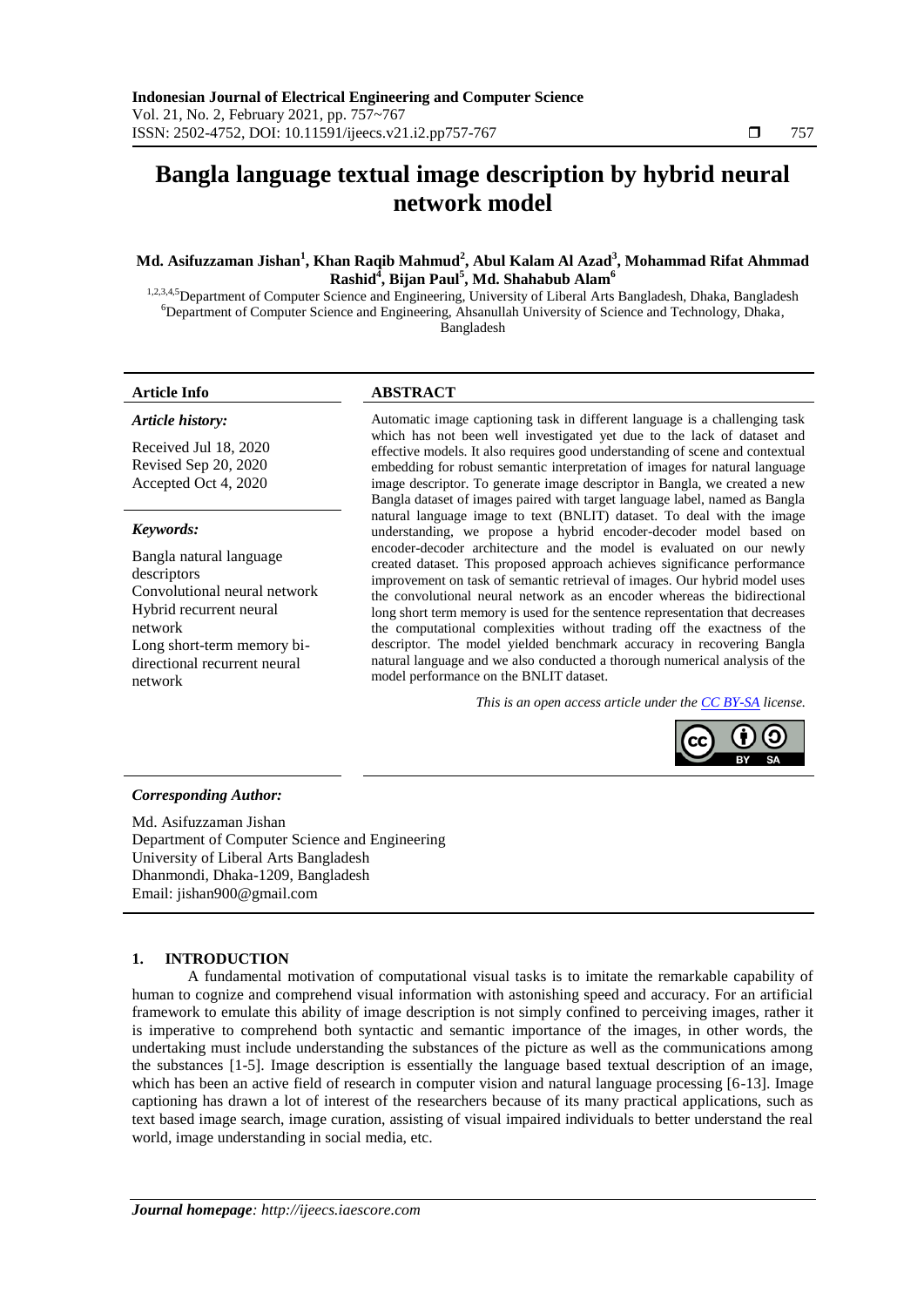Where most of the studies of image caption generation are in English language, we focus on generating caption in another language: Bangla (To the 'Bengali' speaking people, the language is mainly known as 'Bangla'). Demographically, Bangla is one of the most widely spoken languages. It is spoken by in excess of 210 million individuals as a first or second language, with somewhere in the range of 100 million Bengali speakers in Bangladesh, around 85 million in India, mainly in the regions of West Bengal, Assam, and Tripura, and sizable migrant networks in the United Kingdom, the United States, and the Middle East. Given the recent advances in natural language processing, this study aims at generating Bangla-textual captions of contextual images to the serve the Bangla-speaking community.

The motivational Figure 1 portrays a case of model generated image-captioning, where the image has been used to extricate a natural language based single sentence depiction from the clear and visual data. Here the straightforward captioning shows the very exceptional profundity in view of the image in both grammatical and semantic significance, where the item and spatial substance in the image (e.g. people and road) are associ- ated semantically, and concurrent with the activity of standing together. The perception of saliency into images could be culture dependent so it is necessary to generate captions in different languages, which is referred to as the cross lingual image captioning [13, 14].



দুইটি মেয়ে পার্কে একসাথে দাঁডিয়ে আছে (Two girls are standing in a park with each other)

Figure 1. Extraction of a basic common language portrayal from visual information

To create an image captioning model, one of the main challenges is to create a dataset in the target language. So, we first build a new target language dataset, named BNLIT dataset, of a reasonable size by annotating each image with a single annotation and refining these annotations through experts. With the best of our knowledge, the dataset of an image to Bangla caption generation is not available in the public literature. Given the logical and functional significance of the common language based depiction of images, it has been a unique study employing both traditional and deep machine learning methods for accomplishing expected outcome. Furthermore, the ever-growing number of image and video datasets raise testing bars against the computational endeavors to produce linguistically and semantically viable natural language based portrayal, limited by templates and closed vocabularies.

In order to build an image caption generation model, it is imperative to improve the visual relevancy of image descriptor of an image, i.e., how well the model understands the image context and then how efficiently it generates descriptive sentences, which is coherent with the image content. It is also important to consider how contextual semantic embedding can be adapted to different scenarios of an image. In order to circumvent these complexities in captioning task, we propose a hybrid encoder-decoder model, and the challenging part in the encoder-decoder architectures is to design the interface that controls the information flow between applied CNN [14], long short term memory (LSTM) [15] and bi-directional neural networks (BRNN) [16, 17] model constructs.

So the main contribution of the paper are 1) creating a target language dataset; 2) building a Bangla caption generation model based on a hybrid encoder-decoder model, and 3) experimenting successfully with the proposed model on tasks of semantic retrieval of images. The full version of BNLIT dataset has been already uploaded and published in four different dataverse [18].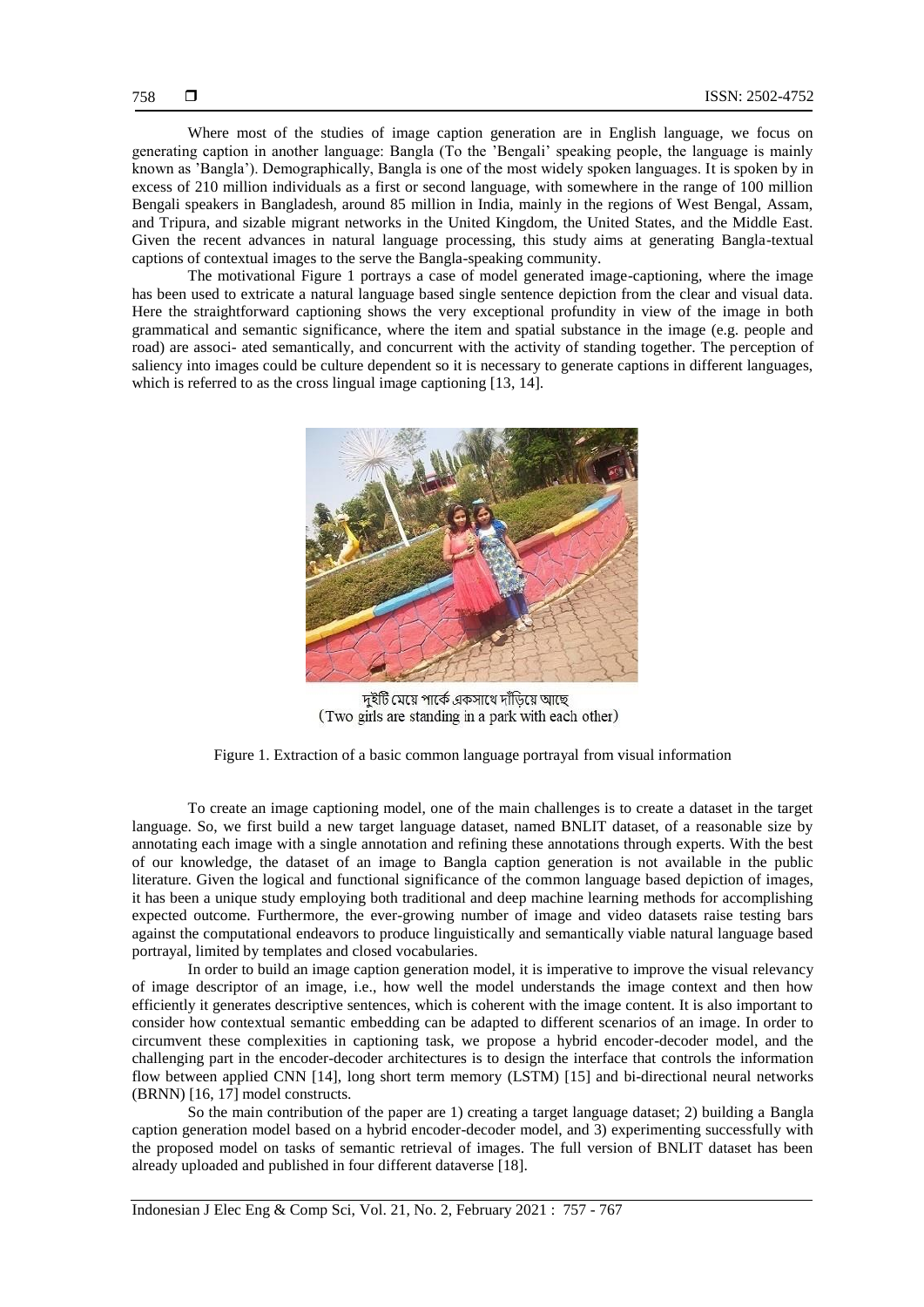# **2. RELATED WORK**

In the computer vision, image classification, and image to text generation research dataset play a critical role. The production of ground truth stereo and optical stream datasets [19, 20] animated a surge of enthusiasm for these territories. The early advancement of item acknowledgment datasets [21-23] encouraged the immediate examination of several picture acknowledgment calculations while at the same time pushing the field towards increasingly complex issues. There are different datasets existing e.g. Flickr8K, Flickr30K, MS COCO, ImageNet for the image processing sector. As of late, the ImageNet dataset [24] containing a great many pictures has empowered leaps forward in both item arrangement and recognition investigate utilizing another class of profound learning calculation [24-26].

Image Classification The main focus of image classification is to identify objects from the images. Early datasets of this sort included pictures containing a solitary article with clear foundations, for example, the MNIST written by hand digits [24] or COIL family unit objects. Caltech 101 [21] and Caltech 256 [22] denoted the change to additional reasonable article pictures recovered from the web while additionally expanding the number of item classes to 101 and 256, separately. Most popular and available image datasets in the AI, machine learning, and deep learning people group because of the bigger number of preparing models, CIFAR- 10 and CIFAR-100 offered 10 and 100 classes from a dataset of modest 3232 pictures [26, 27]. As of late, ImageNet [28] made a striking takeoff from the gradual increment in dataset sizes.

Image to Text Generation Generate text from the given input image is the main focus on image to text generate. Since the paper of AttnGAN: Fine-Grained Text to Image Generation with Attentional Generative Adversarial Networks [28] and ChatPainter: Improving Text to Image Generation using Dialogue [29], we see that they were mainly focused on CNN features of their paper. Meanwhile, in the event that we talk about the paper of Grounded Compositional Semantics for Finding and Describing Images with Sentences, Exploring Models and Data for Image Question Answering [28-30] and DenseCap: Fully Convolutional Localization Networks for Dense Captioning [27], we see that they dependent on DT-RNN demonstrate for producing content from the picture district. They likewise centered on utilizing a semantic implanting framework and demonstrated how a neural system can function and distinguish pictures area. They utilized the dataset of COCO-QA, DAQUAR. They utilized the VGG-16 design for its cutting-edge Performance but, their result of the model was so poor and that was only 0.27. These papers are state-of-theart for our work [30].

#### **3. DATASET**

Image collection is the most important, popular for various significant applications and also challeng- ing. We created a new dataset which name is BNLIT and that dataset contains 8,743 images. We choose Bangladesh perspective images for create a new dataset. Flickr8K, Flickr30K, and MS COCO datasets are containing western cultural images but we use only our countrys cultural image. For create a new dataset, main challenge is collect data or images from various sources. We choose Bangladesh perspective images for creating this new dataset thats why we collect images from the villages, rivers, humans, animals, shops, cow, dog, field, station and many more. We collect those images from different sources like as cell phone gallery, camera, university gallery, marriage function, tour images and also internet sources.

Annotation is another important part for this Bangla dataset. We give one annotation for each image and that caption language is Bangla. Image annotation is that the method by that an automatic data processing adaptive dynamic programming (ADP) system mechanically assigns data within the variety of captioning to a digital image. This application of laptop vision techniques is employed in image retrieval systems to arrange and find pictures of interest from information. These techniques are often considered a sort of multi category image classification with an awfully sizable amount of categories with the vocabulary size. Typically, image analysis within the variety of extracted feature vectors and also the coaching annotation words square measure utilized by machine learning techniques to aim to mechanically apply annotations to new pictures.

BNLIT is containing 8,743 images with different types of image classification. At first, we need to classification whole dataset. For classification, we use 30 types of classes and they are cat, horse, dog, house, cow, window, village, human, town, chair, table, board, spoon, cake, mirror, bottle, pen, pencil, book, car, truck, sky, train, bus, aero plane, bird, tree, fish, water, flower. If dataset size is larger, then machine get better learning and give better accuracy. In our country, it is difficult to collect images for train up the system. We use one sentence for each image. After collect and annotate of each image, need to resize all images of whole dataset. There are a huge number of images in our dataset and they are staying different pixels. So, before training, we resized and set same pixels of whole dataset. We write a script in python which is resizing all images of dataset and save a new directory.

Early stuff datasets centered on texture classification and had straightforward pictures fully coated with one rough patch. Each dataset has a specific number of images and classes. In the Table 1, we compared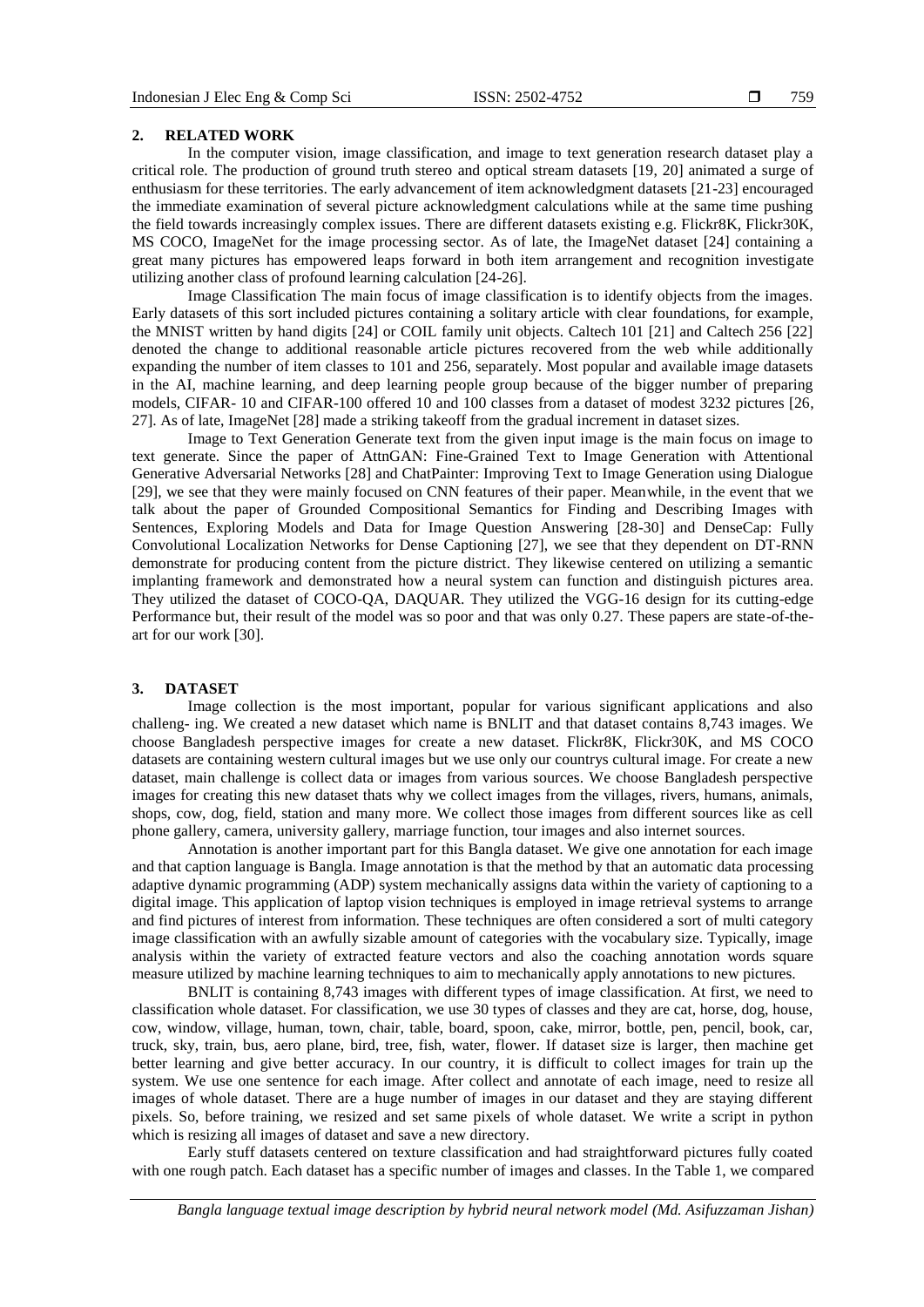our dataset with the other existing dataset with respectively classes and image number. In MSRC dataset, containing 591 images with 21 classes and KITTI dataset containing 203 classes. In another side CamVid and SIFT FLOW containing 700 and 2,688 classes respectively. We use 30 classes for 8,743 images in our BNLIT dataset.

| Table 1. Overview of datasets with classes |        |         |      |  |  |  |
|--------------------------------------------|--------|---------|------|--|--|--|
| Dataset                                    | Images | Classes | Year |  |  |  |
| <b>MSRC</b> [31]                           | 591    | 21      | 2006 |  |  |  |
| <b>KITTI</b> [32]                          | 203    | 14      | 2012 |  |  |  |
| CamVid [33]                                | 700    | 32      | 2008 |  |  |  |
| SIFT Flow [34]                             | 2,688  | 15      | 2009 |  |  |  |
| Barcelona [35]                             | 15,150 | 31      | 2010 |  |  |  |
| ADE20K [36]                                | 25,210 | 2,693   | 2017 |  |  |  |
| <b>BNLIT</b> [18]                          | 8.743  | 30      | 2019 |  |  |  |

#### **4. HYBRID ENCODER - DECODER MODEL**

The Neural System for the interpretation and handling of visual data is incorporated into calculative frameworks to copy the subjective elements of human brain. There are basically three basic parts comprising a Neural System: convolutional neural network (CNN), long short-term memory (LSTM), and Bi-directional recurrent neural network (BRNN) models. We illustrated of our implemented model in the Figure 2.



Figure 2. Overview of our proposed model. First of all, an input image processed by CNN. After that, these regions are processed with a fully-connected recognition network and described with a BRNN and LSTM language model. The model is trained end-to-end with stochastic gradient descent

Convolutional Neural Network is an important part of image processing and classification of images using neural networks. In the architecture of a CNN, input layer, convolutional layer, polling layer, fully connected layer and output layer exist [9-12]. In input layer there are three measurements and they are width, height and depth. At that point the convolutional layer existing. A piece of the picture is associated with the following Convolutional layer in light of the fact that if every one of the pixels of the info is associated with the Convolutional layer. After convolutional layer, at that point the pooling layer part exists. Pool Layer plays out a capacity to decrease the spatial measurements of the information, and the computational unpredictability of our model. To extend, it additionally controls overfitting. After pooling layer, fully connected layer part existing and fully connected layers interface each neuron in one layer to each neuron in another layer. The last fully connected layer utilizes a softmax initiation work for characterizing the produced highlights of the information picture into different classes in light of the training dataset and after completing this layer then we get an output [7, 25].

Long short-term memory (LSTM) is a special kind of RNN enabled to learn long term dependencies. It is widely used because of its feature of remembering information for long periods of time [4]. This is done by creating special modules that is designed to allow information to be gated-in and gatedout when needed. Unlike traditional RNN, LSTM stores information using a memory cell with linear activation function [5, 6]. The LSTM has the capacity to evacuate or add data to the cell state, painstakingly managed by structures called gates. Gates are an approach to alternatively let data through. They are made out of a sigmoid neural net layer and a pointwise multiplication activity [7].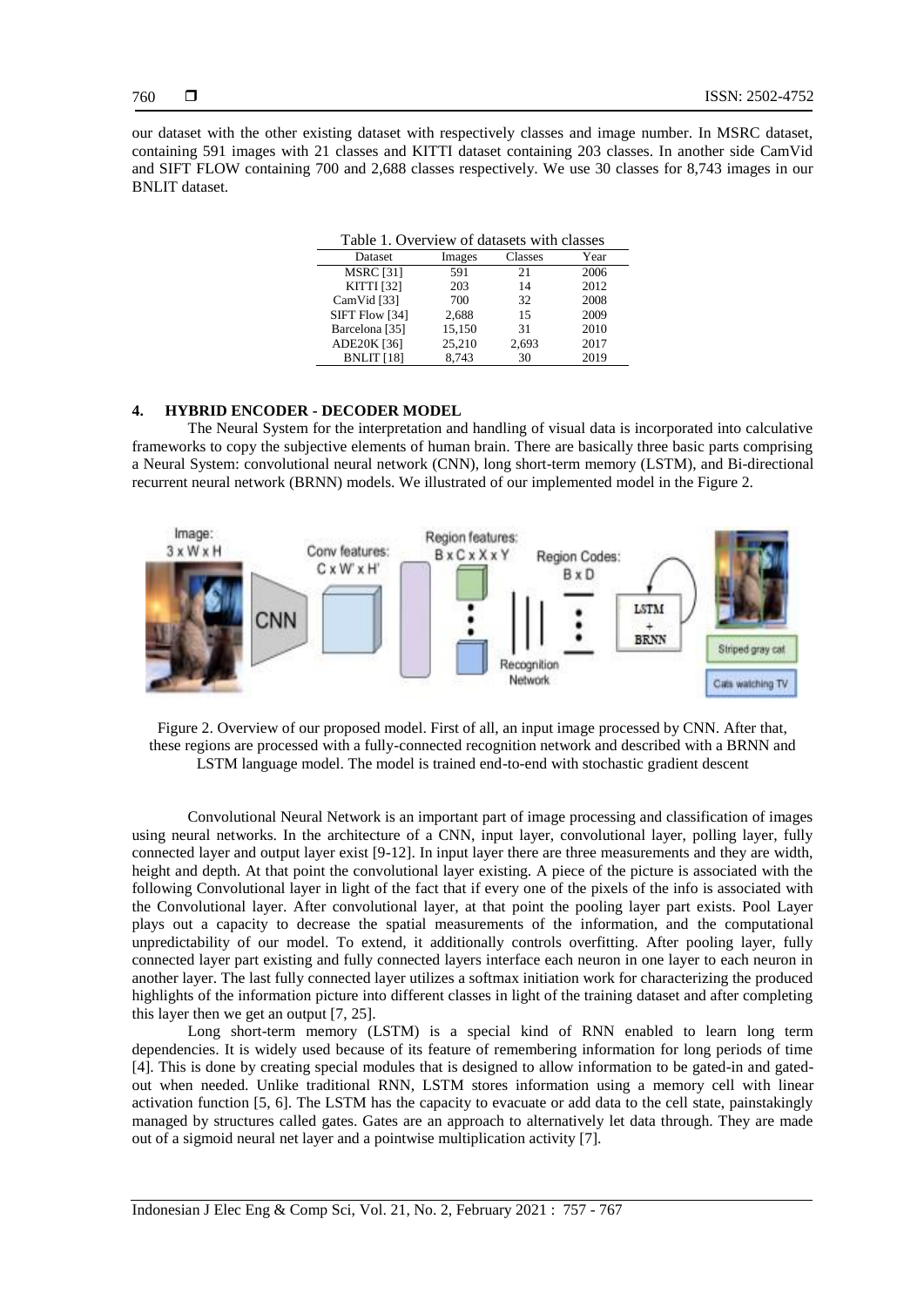Bi-directional recurrent neural network (BRNN) is a part of RNN and in BRNN demonstrate, there are mark every component of the arrangement in view of the past and future setting component. BRNN conducts this sequencing by close-yield of two RNNs and one handling of the grouping is from left to right, the another arrangement from right to left. It always can avoid gradient vanishing problem which is a common problem for normal RNN model [7, 8].

#### **5. SIMULATION**

# **5.1. Image processing**

For the image processing section, at first, we resize the full dataset images to confirm that each images staying in the same pixels. The images of the dataset are without a doubt shading images with pixel esteems running from 0 to 255 with a component of 224 x 224, so before feed the information into the model, it is vital to preprocess it. Firstly, we classify full dataset using CNN and VGG16 features. We do the classification for 30 classes. BRNN mainly use for generating text from the given input images. Finally, we combine the both model of CNN, LSTM, and BRNN features of our dataset and train up full model. Then we take attempt to evaluate our trained model for these datasets to get better result.

### **5.2. Implementation**

Representing image is most vital half for image process and those we get tons of concepts to review several recent works [22]. We have a tendency to watch that sentence description build visit references to things and their attributes [23]. The CNN is pre-prepared on ImageNet [24, 25] and finetuned on the two hundred categories of the ImageNet Detection Challenge [26]. We have a tendency to maintain the technique to discover every object in every image with a part region-based convolutional neural network (RCNN). Following the paper [7], we have a tendency to use the first nineteen known space despite the total images pixel using bounding box as takes after :

$$
v = Wm[CNN\theta c(Ib)] + bm
$$
 (1)

The CNN (Ib) changes the pixels inside the bounding box (Ib) to 4096-dimensional establishment of the completely associated layer in a brief moment before the classifier. The CNN parameters θc contain around 60 million parameters. The framework Wm has estimations h 4096, where h is the degree of the multimodal embeddings space. Each picture speak to as h-dimensional vectors.

Representing sentence is also a crucial part of our research. We have a tendency to use a BRNN [6, 7] to cypher the word illustration. BRNN could be a part of RNN section and that is use a finite sequence to prediction. In BRNN model, there are label every component of the sequence supported the past and future context component. For our model, the BRNN takes a sequence of N words and so it transforms every to hdimensional vector.

#### **5.3. Optimization**

We used stochastic gradient descent (SGD) to optimize the CNN part with a mini batch of 16 frame sentence sets. We are using learning rate 0.01, decay rate 1e-6, momentum=0.9, nesterov = True. We crossapprove of the learning rate and the weight of rot. We also use dropout regularization in all layers except for recurrent layers [21]. After that, to measure the losses used, use the categorical cross-entropy loss, and to measure accuracy, use the precision metric. Generative BRNN is more difficult to optimize because of the difference in the frequency of words between uncommon words and common words. For the BRNN and LSTM parts, we use Adam's Bangla Caption Generation Image Optimizer.

# **6. RESULTS AND DISCUSSION**

We implemented a hybrid neural network framework that is capable of generates a Bangla full sentence from the given input image. Firstly, let us look at the viewpoint of the CNN features which is very important for image classification. After that, we give concern about the BRNN and LSTM portion which is capable to generate Bangla text from the given image.

#### **6.1. Encoder model: convolutional neural network**

In this part, we mainly discussed about CNN implementation result of BNLIT dataset. We showed that, training time accuracy and validation time accuracy vs. epoch for CNN in Figure 3. We showed that result in graphically for whole dataset. We ran 10 epochs and select batch size 16. From the first epoch of during CNN training time, we got better accuracy for dataset. We showed that accuracy vs. loss and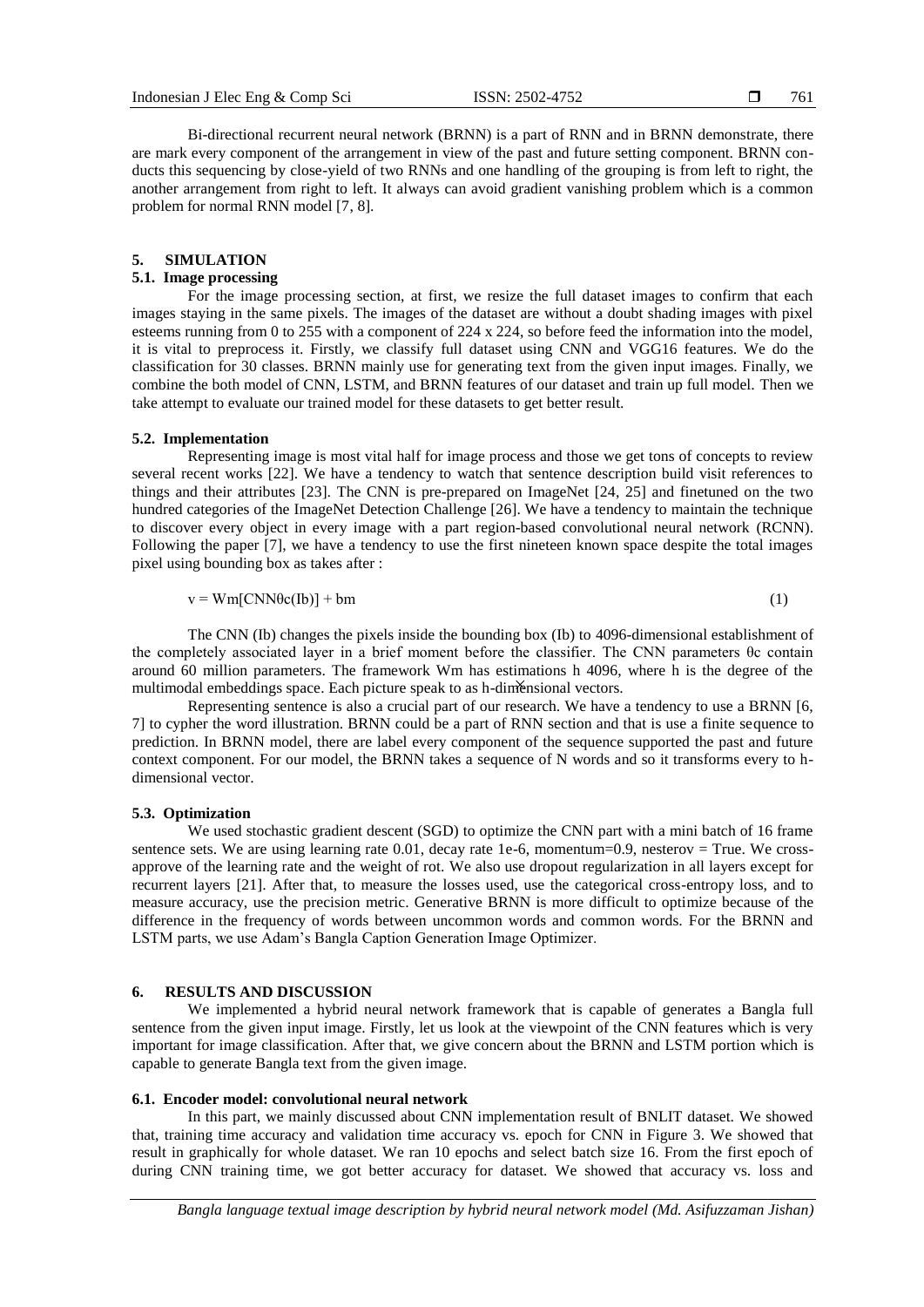validation accuracy vs. validation loss in CNN classification training time. After ran 8 epochs, we got 0.794538 training accuracy which is best accuracy for this dataset for CNN result. We got 0.782161 validation accuracy for BNLIT dataset and that is benchmark result for this dataset in CNN part because of it is a self-made new dataset.



Figure 3. Graphical representation of training time and validation time accuracy for image classification of CNN part

# **6.2. Decoder model: bidirectional long short term memory**

After CNN, we mainly discussed about BRNN and LSTM implementation result of BNLIT dataset. We showed training time accuracy vs. epochs in Figure 4. We also represented that, training time loss vs. epoch for BRNN and LSTM in Figure 5. We showed that result in graphically for whole dataset. We showed that accuracy vs. loss in BRNN and LSTM during training time. After ran 50 epochs, we got 0.8739 accuracy which is best accuracy for this dataset for BRNN and LSTM result and that is benchmark result for BNLIT dataset. We select batch size 128 during BRNN and LSTM train up for BNLIT dataset.







Indonesian J Elec Eng & Comp Sci, Vol. 21, No. 2, February 2021 : 757 - 767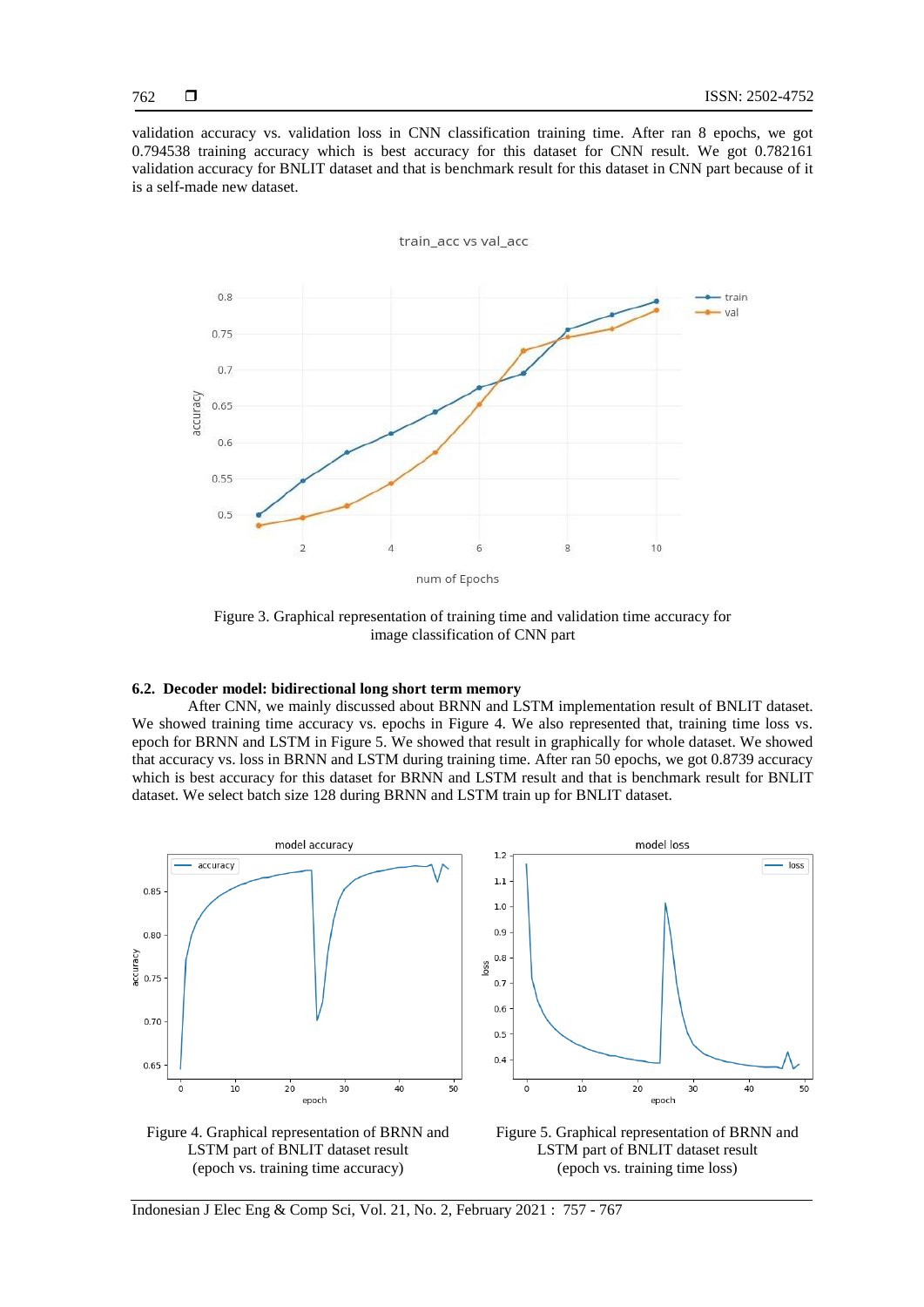#### **6.3. Hybrid model to generate text**

We generated a pickle file from the whole dataset which is containing 8,743 images. We ran 25 epochs for final training. Each epoch took approximately 1 hour 20 minutes and our accuracy reached 0.942546 for training and 0.758651 for validation. We got approximately 0.197432 losses in training period and 1.615326 losses in validation purpose and that is benchmark result. After complete all epochs, generated training accu- racy vs. validation accuracy graph and training loss vs. validation graph. We illustrated graphically training and validation accuracy in Figure 6 and showed training and validation loss graphically in Figure 7.

To reduce the loss value of the model, the model was trained 25 epochs. From the second epoch, accuracy got improvement comparison with first epoch and generated model and save in a specific directory. The initial accuracy value was therefore 0.8128 in first epochs for training period. But, from the second epoch with the accuracy value coming down to 0.8296.



Figure 6. Graphical representation of during final train up for training and validation accuracy



Figure 7. Graphical representation of during final train up for training and validation loss

### **6.4. Model evaluation**

We researched the capacity of the working cross breed profound learning model by investigating how well it can create a reasonable depiction of the test images. We prepared our model to become familiar. With the connection between better parts of the images alongside the applicable bit of the sentences. We represent the BLEU and METEOR scores to evaluate the presentation of our model. These methods permit us to process a score the measures how reasonable is the picture portrayals. The instinct is to quantify how close the model created sentence coordinates the reference sentences gave the dataset. We report these assessment measurements of our model and illustrated them in Table 2.

We prepared our model on BNLIT dataset and watched the assessment of full image expectations on 1000 test pictures. The BLEU-1, 2, 3, 4 assessment scores and METEOR metric scores are surveyed outlined in Table 2. We actualized the concealed layers size of 64, 128, 256, and 512 separately.

| Table 2. BLEU scores and METEOR score for BNLIT dataset |        |        |        |        |               |  |
|---------------------------------------------------------|--------|--------|--------|--------|---------------|--|
| Hidden Layer Size                                       | BLEU-1 | BLEU-2 | BLEU-3 | BLEU-4 | <b>METEOR</b> |  |
| 64                                                      | 64.5   | 45.6   | 31.8   | 22.1   | 19.613227     |  |
| 128                                                     | 63.8   | 42.3   | 30.4   | 19.6   | 18.625489     |  |
| 256                                                     | 64.8   | 46.5   | 32.3   | 22.9   | 19.683625     |  |
| 512                                                     | 64.9   | 46.8   | 33.1   | 23.3   | 19.968532     |  |

#### **6.5. Discussion**

We implemented our hybrid model using BNLIT dataset. We observed that our model gives better accuracy using our self-made Bangla dataset. During the classification of using CNN, we see how this new dataset can capture to learning from dataset and image classification using VGG16. We get better accuracy which is 0.794538 training time accuracy and 0.782161 which is validation accuracy for BNLIT dataset for CNN result. Furthermore, we got 0.8739 training time accuracy during in the BRNN and LSTM period. Then combined both model and train up full dataset again and finally our accuracy reached 0.942546 for training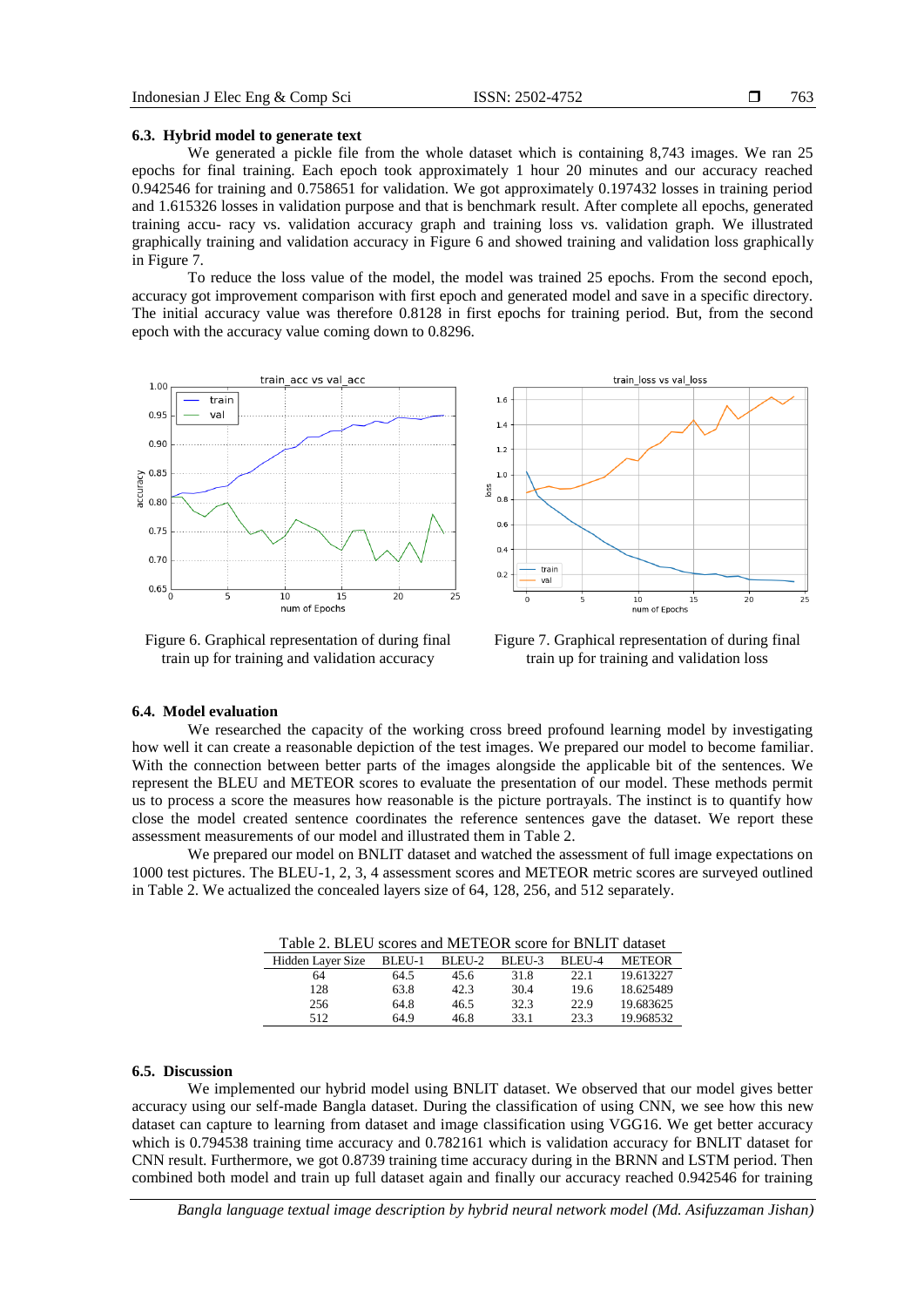time and 0.758651 for validation. To extend, we showed in Figure 8 and Figure 9 that how to generate text from given input image. Finally, we represented our evaluation results in the Table 2.



একটি নদীর মাঝে বেশ কিছু নৌকা ও দরে একটি পাহাড দেখা যাচ্ছে (There are a few boats and a mountain away in a river)

Figure 8. Case of sentence anticipated by our model. We showed that how much the perfect Bangla text our model can generate



একটি চা বাগান, পাহাড ও বেশ কিছু গাছ দেখা যায় (A tea garden, hills and several trees are seen)

Figure 9. Case of sentence anticipated by our model. For each test picture, we got the most perfect test sentence

# **7. CONCLUSION**

In this study, a complex hybrid neural network model is proposed, which demonstrates exceptional capacity to create Bangla natural language based single sentence depiction from a given test image. The model is capable of detecting images with embedded multimodal and semantic complexities, and is able to generate natural language description based on the context of images. Our methodology incorporates modification to the model to capture visual and language modalities by employing effective LSTM and BRNN counterparts. Moreover, we report acceptable performance and accuracy as the necessary for our selfmade dataset. Our experiments with the model shows that better execution across wider scope of datasets may be accomplished by means of model fine-tuning and architectural augmentation.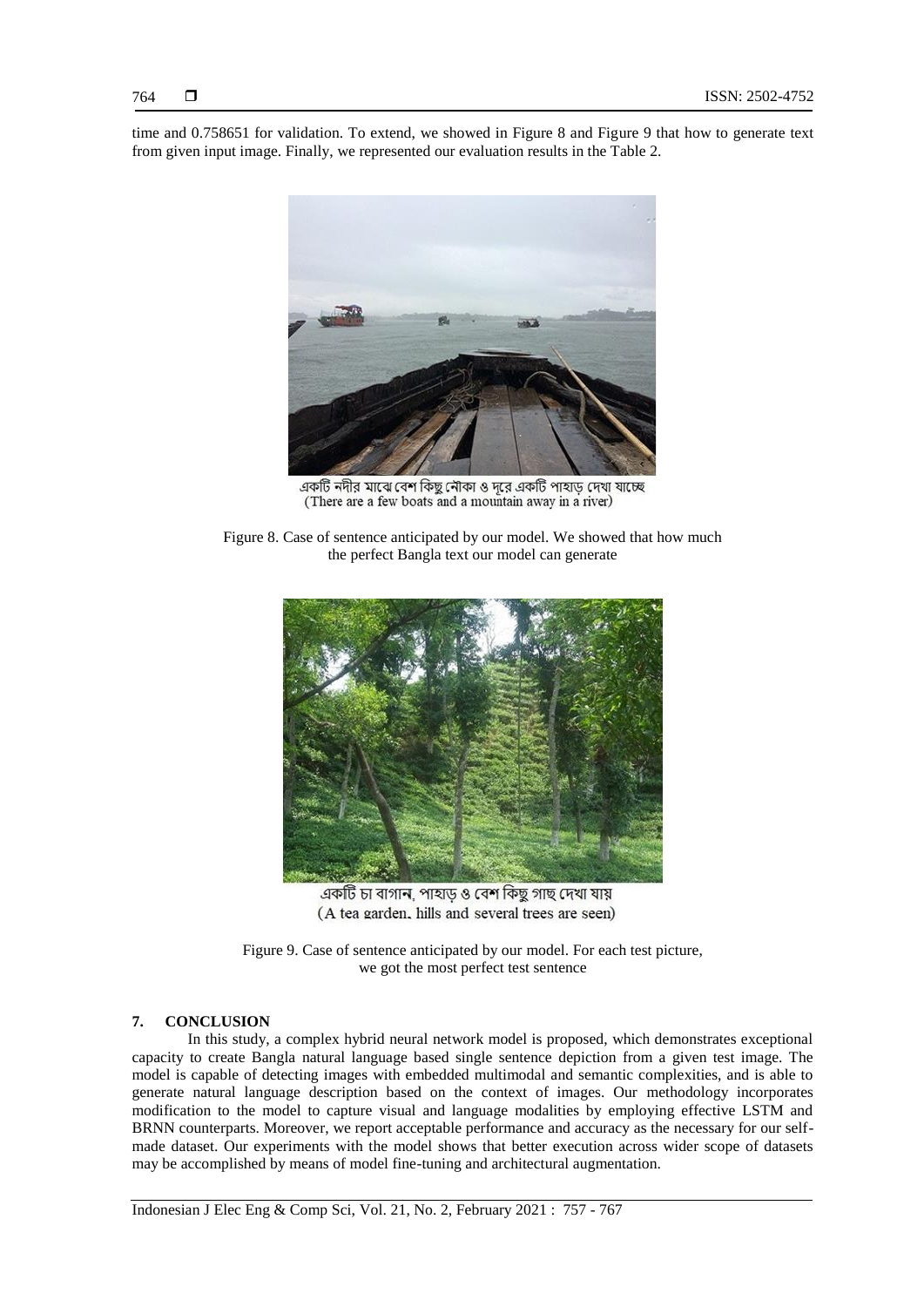**REFERENCES**

- [1] K. Fu, J. Jin, R. Cui, F. Sha, and C. Zhang, "Aligning where to see and what to tell: Image captioning with regionbased attention and scene-specific contexts", In *IEEE Transactions on Pattern Analysis and Machine Intelligence*, vol. 39, no. 12, pp. 2321-2334, 2017.
- [2] L. Chen, H. Zhang, J. Xiao, L. Nie,J. Shao, W. Liu, T. Chua, "SCA-CNN: spatial and channel-wise attention in convolutional networks for image captioning", In *Computer Vision and Pattern Recognition (CVPR)*, pp. 6298- 6306, 2017.
- [3] P. Anderson, B. Fernando, M. John-son, S. Gould, "SPICE: semantic propositional image caption evalu- ation", In *European Conference on Computer Vision (ECCV)*, pp. 382-398, 2016.
- [4] Q. You, H. Jin, Z. Wang, C. Fang, J. Luo, "Image captioning with semantic attention", In *Computer Vision and Pattern Recognition (CVPR)*, pp. 4651-4659, 2016.
- [5] Oriol Vinyals, Alexander Toshev, Samy Bengio, and Dumitru Erhan, "Show and tell: A neural image caption generator", *arXiv:1411.4555v2*, 2015.
- [6] Wang, H., Zhang, Y., Yu, X., "An Overview of Image Caption Generation Methods", *Computational intelligence and neuroscience*, pp. 1-13, 2020.
- [7] Md. Asifuzzaman Jishan, K. R. Mahmud, A. K. Al Azad, "Natural language description of images using hybrid recurrent neural network", *International Journal of Electrical and Computer Engineering (IJECE)*, vol. 9, no. 4, pp. 2932-2940, 2019.
- [8] T.-H. Chen, Y.-H. Liao, C.-Y. Chuang, W.-T. Hsu, J. Fu, M. Sun, "Show, adapt and tell: adversarial training of cross-domain image captioner", in *Proceedings of the IEEE Conference on International Con- ference on Computer Vision and Pattern Recognition*, pp. 521-530, Honolulu, HI, USA, July 2017.
- [9] J. Aneja, A. Deshpande, A. G. Schwing, "Convolutional image captioning", In *Computer Vision and Pattern Recognition (CVPR)*, pp. 5561-5570, 2018.
- [10] F. Fang, H. Wang, Y. Chen, P. Tang, "Looking deeper and transferring attention for image captioning", *Multimedia Tools and Application*, vol. 77, no. 23, pp. 31159-31175, 2018.
- [11] T. Yao, Y. Pan, Y. Li, T. Mei, "Exploring visual relationship for image captioning", In *European Confer- ence on Computer Vision (ECCV)*, pp. 711-727, 2018.
- [12] Q. Wang and A. B. Chan, "CNN+CNN: convolutional decoders for image captioning", *arXiv:1805.09019v1 [cs.CV]*, 2018.
- [13] P. Anderson, X. He, C. Buehler, D. Teney, M. Johnson, S. Gould, L. Zhang, "Bottom-up and top-down at- tention for image captioning and visualquestion answering", In *Computer Vision and Pattern Recognition (CVPR)*, pp. 6077-6086, 2018.
- [14] Takashi Miyazaki, Nobuyuki Shimizu, "Cross-Lingual Image Caption Generation", *Association for Computational Linguistics (ACL)*, pp. 1780-1790, 2016.
- [15] Krizhevsky, I. Sutskever, and G. Hinton, "ImageNet classification with deep convolutional neural networks", *Neural Information Processing Systems (NIPS)*, vol. 1, pp. 1097-1105, 2012.
- [16] S. Hochreiter and J. Schmidhuber, "Long short-term memory", *Neural computation*, vol. 9, no. 8, pp. 1735-1780, 1997.
- [17] M. Schuster and K. K. Paliwal, "Bidirectional recurrent neural networks", *Signal Processing, IEEE Trans- actions*, vol. 45, no. 11, pp. 2673-2681, 1997.
- [18] Md. Asifuzzaman Jishan, Khan Raqib Mahmud, and Abul Kalam Al Azad, "Bangla Natural Language Image to Text (BNLIT)", 2019. [Online]. Available: [https://www.kaggle.com/jishan900/bangla-](http://www.kaggle.com/jishan900/bangla-) natural-language-image-totext-bnlit, https://doi.org/10.7910/DVN/DZZ1ZB (Har- vard Dataverse),<http://dx.doi.org/10.17632/ws3r82gnm8.4> (Mendeley-ELSEVIER), [http://doi.org/10.5281/zenodo.3372752 \(](http://doi.org/10.5281/zenodo.3372752)Zenodo).
- [19] S. Baker, D. Scharstein, J. Lewis, S. Roth, M. Black, and R. Szeliski, "A database and evaluation method- ology for optical flow", *International Journal of Computer Vision (IJCV)*, vol. 92, no. 1, pp. 1-31, 2011.
- [20] L. Fei-Fei, R. Fergus, and P. Perona, "Learning generative visual models from few training examples: An incremental Bayesian approach tested on 101 object categories", *Computer Vision and Pattern Recogni-tion (CVPR)*, Workshop of Generative Model Based Vision (WGMBV), 2004.
- [21] G. Griffin, A. Holub, and P. Perona, "Caltech-256 object category dataset", *California Institute of Tech- nology, Tech. Rep. 7694*, 2007.
- [22] N. Dalal and B. Triggs, "Histograms of oriented gradients for human detection", *Computer Vision and Pattern Recognition (CVPR)*, vol. 1, pp. 886-893, 2005.
- [23] Y. Lecun and C. Cortes, "The MNIST database of handwritten digits", 1998. [Online]. Available: <http://yann.lecun.com/exdb/mnist/>
- [24] S. A. Nene, S. K. Nayar, and H. Murase, "Columbia object image library (coil-20)", *Columbia Universty, Tech. Rep.*, 1996.
- [25] Krizhevsky and G. Hinton, "Learning multiple layers of features from tiny images", *Computer Science Department, University of Toronto*, Tech. Rep, 2009.
- [26] Torralba, R. Fergus, and W. T. Freeman, "80 million tiny images: A large data set for nonparametric object and scene recognition", *The Pattern Analysis and Machine Intelligence (PAMI)*, vol. 30, no. 11, pp. 1958-1970, 2008.
- [27] J. Deng, W. Dong, R. Socher, L.-J. Li, K. Li, and L. Fei-Fei, "ImageNet: A Large-Scale Hierarchical Image Database", *IEEE conference on Computer Vision and Pattern Recognition (CVPR)*, pp. 248-255, 2009.
- [28] Tao Xu, Pengchuan Zhang, Qiuyuan Huang, Han Zhang, Zhe Gan, Xiaolei Huang, and Xiaodong He, "AttnGAN: Fine-Grained Text to Image Generation with Attentional Generative Adversarial Networks", *arXiv:1711.10485v1 [cs.CV]*, 2017.

*Bangla language textual image description by hybrid neural network model (Md. Asifuzzaman Jishan)*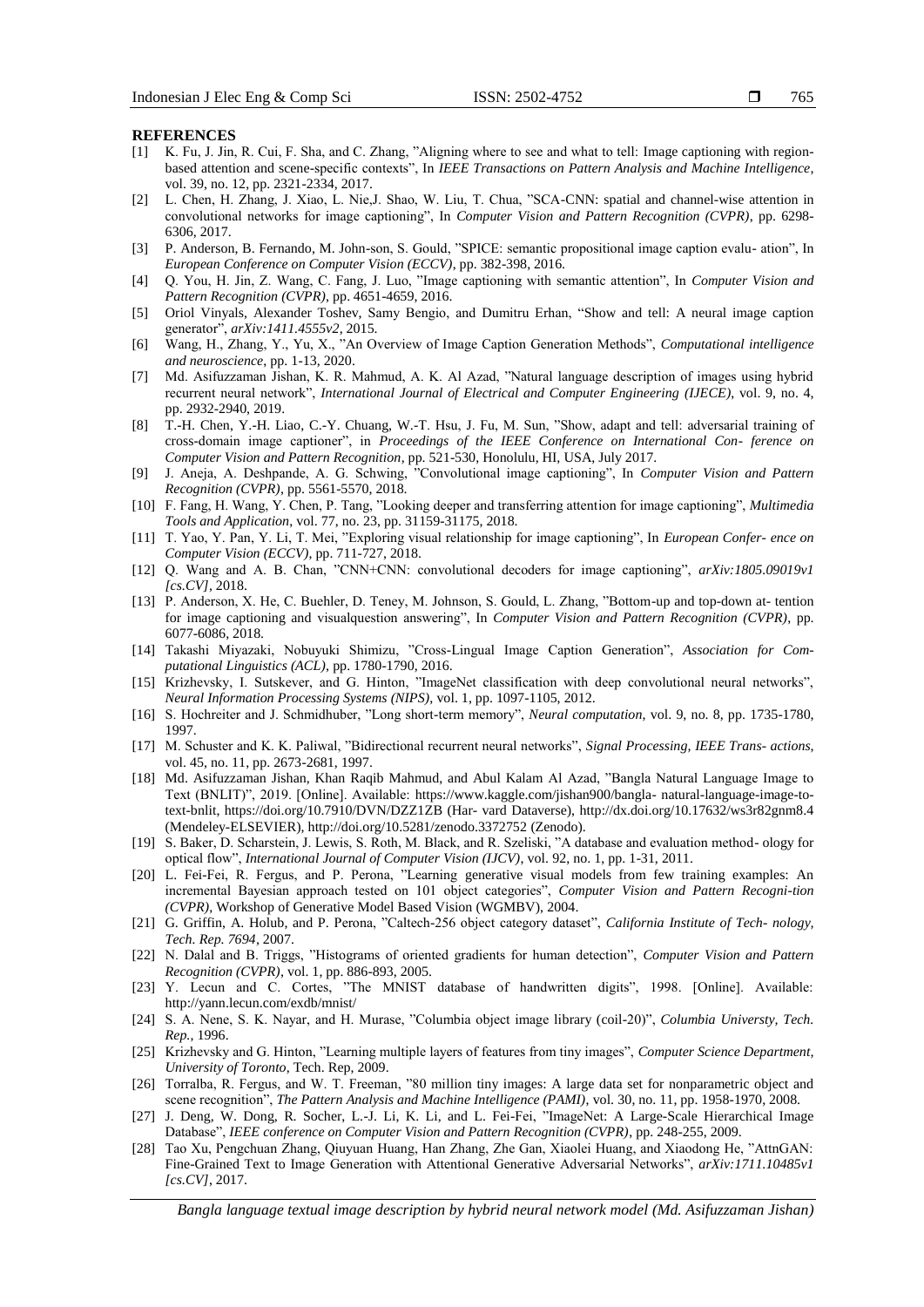- [29] Shikhar Sharma, Dendi Suhubdy, Vincent Michalski, Samira Ebrahimi Kahou, and Yoshua Bengio, "ChatPainter: Improving Text to Image Generation using Dialogue", *arXiv:1802.08216v1 [cs.CV]*, 2018.
- [30] Richard Socher, Andrej Karpathy, Quoc V. Le\*, Christopher D. Manning, and Andrew Y. Ng, "Grounded Compositional Semantics for Finding and Describing Images with Sentences", *Tennessee Association of Community Leadership (TACL)*, vol. 2, no. 1, pp. 207-218, 2014.
- [31] J. Shotton, J. Winn, C. Rother, and A. Criminisi, Texton-Boost: Joint appearance, shape and context modeling for multi-class object recognition and segmentation, In *European Conference on Computer Vision (ECCV)*, pp. 1-15, 2006.
- [32] Geiger, P. Lenz, and R. Urtasun, Are we ready for autonomous driving? the KITTI vision benchmark suite, *IEEE conference on Computer Vision and Pattern Recognition (CVPR)*, pp. 3354-3361, 2012.
- [33] G. J. Brostow, J. Fauqueur, and R. Cipolla, Semantic object classes in video: A high-definition ground truth database, *Patt. Rec. Letters,* vol. 30, no. 2, p. 8897, 2009.
- [34] Liu, J. Yuen, and A. Torralba, "Nonparametric scene parsing via label transfer", *IEEE Trans, on The Pattern Analysis and Machine Intelligence (PAMI)*, vol. 33, no. 12, pp. 2368-2382, 2011.
- [35] J. Tighe and S. Lazebnik, Superparsing: Scalable nonparametric image parsing with superpixels, In *Eu- ropean Conference on Computer Vision (ECCV)*, pp. 352-365, 2010.
- [36] Zhou, H. Zhao, X. Puig, S. Fidler, A. Barriuso, and A. Torralba, Scene parsing through ADE20K dataset, In *IEEE conference on Computer Vision and Pattern Recognition (CVPR)*, pp. 352-365, 2017.

#### **BIOGRAPHIES OF AUTHORS**



**Md. Asifuzzaman Jishan** has completed Bachelor of Science in Computer Science and Engineer- ing within the Department of Computer Science and Engineering at the University of Liberal Arts Bangladesh (ULAB). He has expertise in C, Java, Python, MATLAB and C++ programming lan- guage. He has also working knowledge in different web programming language: HTML, CSS, JavaScript (JS), Laravel framework and database system. His research has resulted into a research article which has been published in an international journal, another one research published in an in- ternational conference, and one full image dataset published in four different Dataverse. He has been active in the research with research interest in the area of image processing, artificial intelligence, machine learning and neural system.



**Khan Raqib Mahmud** currently working as a lecturer within the department of Computer Science and Engineering at the University of Liberal Arts Bangladesh (ULAB). He has completed Bachelor of Science (Honors) and Master of Science in Mathematics from Shah Jalal University of Science and Technology, Bangladesh. He received an Erasmus Mundus Scholarship from the Education, Au- diovisual and Culture Executive Agency of the European Commission, to pursue a double Masters in Science degree in Computer Simulation for Science and Engineering and Computational Engineer- ing, from Germany and Sweden. He was an MSc thesis student within the Computational Technology Laboratory of the Department of High Performance Computing and Visualization at KTH Royal Institute of Technology, Sweden. His current research interest includes machine learning and pattern recognition, image processing and computer vision and adaptive dynamic system.



**Abul Kalam Al Azad** received his PhD in Applied Mathematics from University of Exeter, United Kingdom, Masters of Science in Theoretical Physics and Bachelor of Science in Physics from Uni- versity of Dhaka. He is currently an Associate Professor at the Department of Computer Science and Engineering, University of Liberal Arts Bangladesh (ULAB). Previously, he undertook post-doctoral research at Department of Computing and Mathematics, University of Plymouth, United Kingdom, and School of Biological Sciences, University of Bristol, United Kingdom, on a BBSRC fellowship. His research interest includes areas of theoretical and computational neuroscience, con- nectomics, multitimescale dynamics, self-organized criticality (SOC) and artificial intelligence. He has published a number of papers in peer-reviewed international journals and presented original research articles in numerous international conferences.



**Mohammad Rifat Ahmmad Rashid** is serving as an Assistant Professor in the Department of Com- puter Science and Engineering of ULAB. Before joining ULAB, he worked as a researcher in the Pervasive Technologies Research Area within the IoT Service Management Unit in LINKS founda- tion, Italy. He received his Ph.D. degree from Polytechnic University of Turin, Italy in 2018 with a focus on empirical software engineering. His research interests include energy consumption analysis, model-based process optimization and data quality analysis.